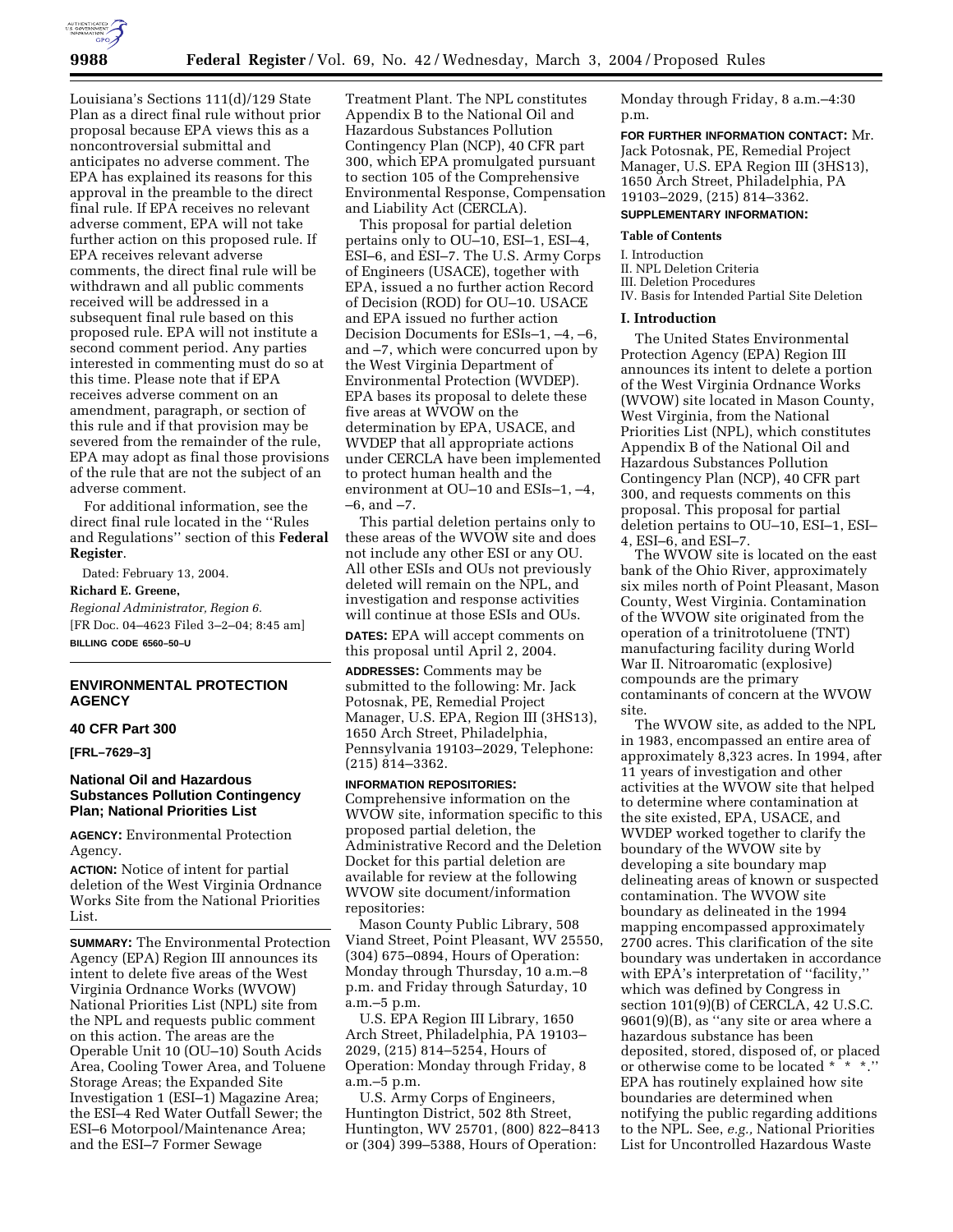Sites, 67 FR 56757, 56759 (Sept. 5, 2002).

A previous partial deletion of the WVOW site from the NPL was completed on December 13, 2002 by publication of a Notice of Partial Deletion (NOPD) in the **Federal Register,** 67 FR 76683 (Dec. 13, 2002). No public comments were received in response to the Notice of Intent for Partial Deletion, which was published in the **Federal Register** approximately seven weeks before the NOPD, 67 FR 64846 (Oct. 22, 2002). The partial deletion, which removed approximately 512 acres from the WVOW site, was comprised of the OU–11 Sellite Plant, the OU–12 North and South Powerhouses and Vicinity, the ENV–6 Wetlands Mitigation Area, the ESI–3 Tract 21, the ESI–5 Refueling Depot, and the ESI–9 Main and Outgoing Classification Yards.

The current WVOW site boundary, after the 2002 partial deletion, encompasses approximately 2,188 acres. All areas proposed for deletion from the NPL are located within the current boundary for the WVOW site. The Clifton F. McClintic Wildlife Management Area (MWMA) occupies 2,788 acres of the 1983 site, and most of the MWMA is also within the current NPL boundary.

## *OU–10: South Acids Area, Cooling Tower Area, and Toluene Storage Areas*

A focused remedial investigation was conducted for OU–10 in 1995; however, surface soil samples were not collected until November 2000. Monitoring wells were installed in 2002 to periodically test and analyze groundwater. Based on these investigations, it was determined that hazardous substances within OU– 10 do not pose an imminent and substantial danger to public health and welfare or to the environment. USACE and EPA issued a ROD in September 2003, which was concurred upon by the WVDEP, documenting the conclusion that no remedial action was required at OU–10 because no contaminants present in the soil, sediment, surface water or groundwater at OU–10 pose a threat to human health or the environment.

## *ESI–1: Magazine Area*

The southwest portion of ESI–1 overlaps with OU–7, the Point Pleasant Landfill. Several investigations have been conducted within ESI–1. Based on these investigations, no further risk characterization was recommended for those portions of ESI–1 that do not overlap with OU–7. Therefore, on January 22, 2003, USACE, EPA and WVDEP executed a Decision Document

stating that no further action is necessary to protect human health and the environment and that ESI–1 should be removed from the NPL, with the exception of the portion of ESI–1 that overlaps with OU–7. OU–7 is being addressed by EPA and is not part of this proposed partial deletion.

#### *ESI–4: Red Water Outfall Sewer*

Field investigations, consisting of soil and groundwater sampling and analysis, geophysical surveys, and confirmatory excavations, were performed in 1994, 1997, and 2003 at the Red Water Outfall Sewer, designated as ESI–4. The data from these field investigations were undertaken to discover if nitroaromatic compounds, which could have been produced by operations at the former WVOW, were present in soil and groundwater. Evaluation of contaminant levels and site conditions indicated that ESI–4 poses no significant threat to human health. On June 25 and 29, 2003, USACE, EPA, and WVDEP executed a Decision Document stating that no further action is necessary to protect human health and the environment and that ESI–4 should be removed from the NPL.

## *ESI–6: Motorpool/Maintenance Area*

Prior to 1994, no known environmental studies of soil or groundwater had been conducted at the Motorpool/Maintenance Area. The objective of ESI–6 was to determine whether contamination directly associated with former WVOW site activities existed within the Motorpool/ Maintenance Area and, if present, the nature of this contamination. The initial ESI–6 investigation conducted in 1994 included a geophysical survey and subsurface soil sample collection. In 1997, as part of a data gaps investigation, several hydropunch groundwater samples were collected and analyzed. The 1997 investigation showed magnetic anomalies and low levels of petroleum contamination in site soils in the gasoline area of ESI–6, so an investigation was completed in 1999 to further determine whether underground storage tanks (USTs) could be present. The 1999 investigation did not discover any USTs in the gasoline area, and it was presumed that an UST for storing and dispensing gasoline had most likely been removed at some time after the WVOW facility ceased operation. However, trenching activities were undertaken in the locomotive area and in 2000 an UST was removed. A supplemental investigation was conducted in 2002 to provide further information on potential contamination in ESI–6 surface and subsurface soil

from lead, volatile organic compounds (VOCs), and PCBs and in ESI–6 groundwater from VOCs.

Based on these investigations, it was determined that ESI–6 poses no significant threat to human health or the environment. This finding was based on the following facts: (a) Remedial activities in 2000 removed the UST and surrounding soils in the locomotive area, which was the only likely source of contamination; (b) no significant contamination was found in site groundwater; and (c) there is no potential for significant release of hazardous substances because the UST and contaminated soils have been removed. On June 18, 2003, USACE, EPA, and WVDEP executed a Decision Document stating that no further action is necessary to protect human health and the environment and that this area should be removed from the NPL.

## *ESI–7: Former Sewage Treatment Plant*

The objective of ESI–7 was to determine the existence and, if present, the nature of contamination directly associated with the plant's influent lines and outfall. The initial ESI–7 investigation completed in 1994 consisted of the collection and analysis of one collocated surface water and sediment sample taken 100 feet downstream of the plant's discharge conduit. The sample was analyzed for target compound list and target analyte list volatile organic compounds, semivolatile organic compounds, and metals. In addition, the sediment sample was analyzed for nitroaromatic compounds. On September 28, 2000, USACE, EPA, and WVDEP executed a Decision Document stating that no further action is necessary to protect human health and the environment; however, concerns were later raised concerning the wastewater influent lines. Additional sampling within the lines that carry wastewater to the plant was conducted in 2003. Based on the analysis of the sampling and site conditions, ESI–7 poses no significant threat to human health or the environment and requires no further action to address WVOW-related contaminants.

## **II. NPL Deletion Criteria**

This partial deletion of the WVOW site is proposed in accordance with 40 CFR 300.425(e) and the Notice of Policy Change: Partial Deletion of Sites Listed on the National Priorities List, 60 FR 55446 (Nov. 1, 1995). The NCP establishes the criteria that EPA uses to delete sites from the NPL. In accordance with 40 CFR 300.425(e), sites may be deleted from the NPL where no further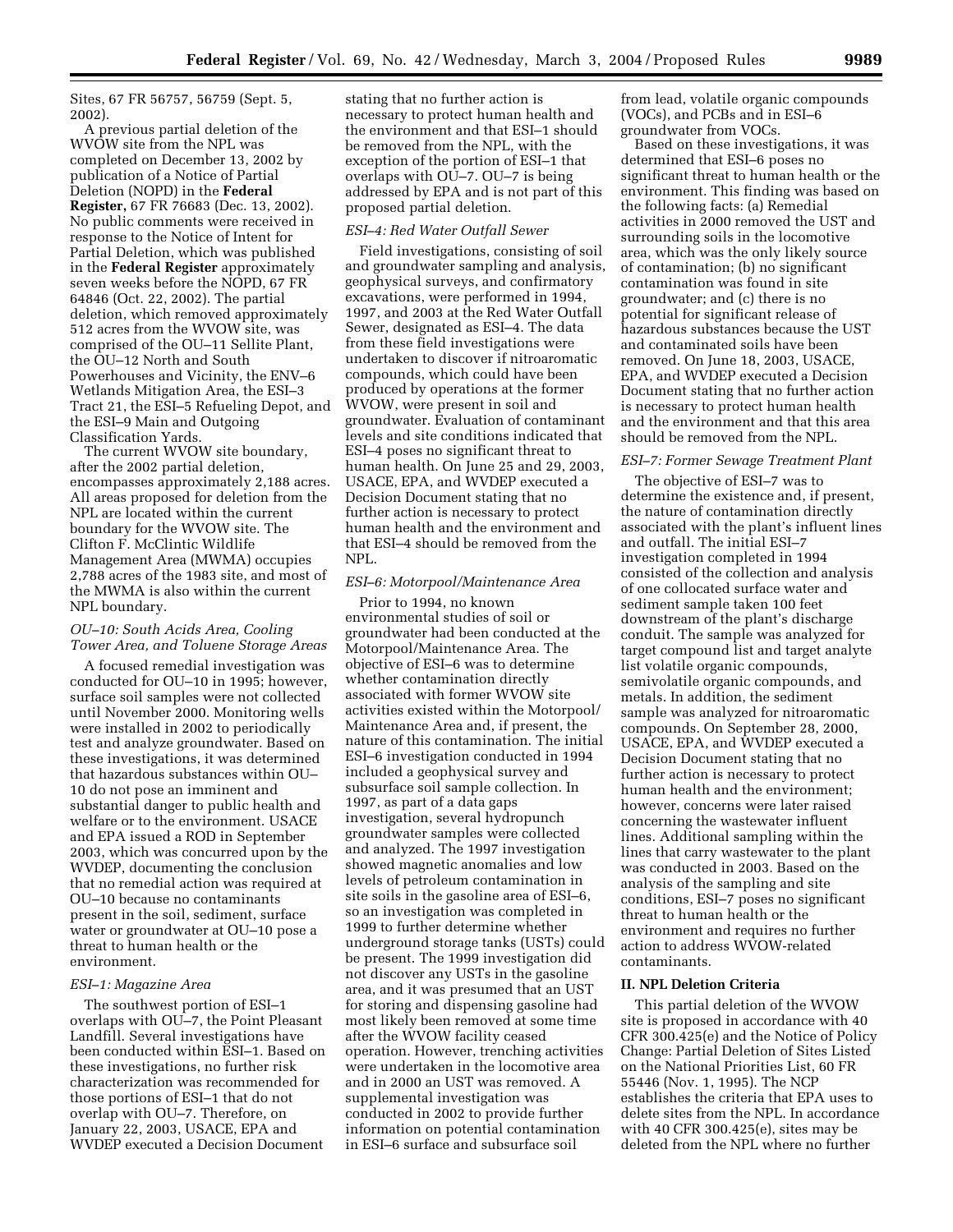response is appropriate to protect public health or the environment. In making such a determination pursuant to 40 CFR 300.425(e), EPA will consider, in consultation with the State, whether any of the following criteria have been met:

Section 300.425(e)(1)(i). Responsible parties or other persons have implemented all appropriate response actions required; or

Section 300.425(e)(1)(ii). All appropriate responses under CERCLA have been implemented, and no further response action by responsible parties is appropriate; or

Section 300.425(e)(1)(iii). The remedial investigation has shown that the release poses no significant threat to public health or the environment and, therefore, taking of remedial measures is not appropriate.

Deletion of a portion of a site from the NPL does not preclude eligibility for subsequent CERCLA actions at the area deleted if future site conditions warrant such actions. Section 300.425(e)(3) of the NCP provides that CERCLA actions may be taken at sites that have been deleted from the NPL. A partial deletion of a site from the NPL does not affect or impede EPA's ability to conduct CERCLA response activities at areas not deleted and remaining on the NPL. In addition, deletion of a portion of a site from the NPL does not affect the liability of responsible parties or impede agency efforts to recover costs associated with response efforts.

## **III. Deletion Procedures**

Deletion of a portion of a site from the NPL does not itself create, alter, or revoke a person's rights or obligations. The NPL is designed primarily for informational purposes and to assist agency management. The following procedures were used for the proposed deletion of OU–10 and ESIs–1, –4, –6, and –7 at the WVOW site:

1. EPA has recommended the partial deletion and USACE has prepared the relevant documents.

2. The State of West Virginia through the West Virginia Department of Environmental Protection concurs with this partial deletion.

3. Concurrent with this national Notice of Intent for Partial Deletion, a notice has been published in a newspaper of record and has been distributed to appropriate federal, state, and local officials, and other interested parties. These notices announce a thirty (30) day public comment period on the deletion package, which commences on the date of publication of this notice in the **Federal Register** and publication of a notice of availability of this notice in a newspaper of record.

4. EPA and USACE have made all relevant documents available at the information repositories listed previously.

This **Federal Register** document and a concurrent notice in a newspaper of record announce the initiation of a thirty (30) day public comment period and the availability of the Notice of Intent for Partial Deletion. The public is asked to comment on EPA's proposal to delete OU–10 and ESIs–1,  $-4$ ,  $-6$ , and  $-7$ of the WVOW site from the NPL. All critical documents needed to evaluate EPA's decision are included in the Deletion Docket and are available for review at the information repositories. Upon completion of the thirty (30) day comment period, EPA will evaluate all comments received before issuing the final decision on the partial deletion. EPA will prepare a Responsiveness Summary for comments received during the public comment period and will address concerns presented in the comments. The Responsiveness Summary will be made available to the public at the information repositories listed previously. Members of the public are encouraged to contact EPA Region III to obtain a copy of the Responsiveness Summary. If, after review of all public comments, EPA determines that the partial deletion from the NPL is appropriate, EPA will publish a final notice of partial deletion in the **Federal Register**. Deletion of the areas does not actually occur until the final Notice of Partial Deletion is published in the **Federal Register**.

## **IV. Basis for Intended Partial Site Deletion**

The following provides EPA's rationale for deletion of OU–10, ESI–1, ESI–4, ESI–6, and ESI–7 from the NPL and EPA's finding that the criteria in 40 CFR 300.425(e) are satisfied.

# **Background**

The WVOW site is located on the east bank of the Ohio River, approximately six miles north of Point Pleasant, Mason County, West Virginia. The WVOW site, as added to the NPL in 1983, encompassed a land mass of approximately 8,323 acres. As explained in section I, earlier in this Notice, the NPL boundary was clarified in 1994, which reduced the WVOW site area to approximately 2,700 acres. A partial deletion from the NPL was completed in December 2002, which further reduced the boundary to approximately 2,188 acres. The Clinton F. McClintic Wildlife Management Area (MWMA) occupies 2,788 acres of the original site, and is mostly included in the current site boundary.

Contamination of the WVOW site originated from the operation of a trinitrotoluene (TNT) manufacturing facility during World War II. Nitroaromatic (explosive) compounds are the primary contaminants of concern at the WVOW site. To expedite CERCLA response actions at this large site, the WVOW site is divided into 13 Operable Units (OUs) and 10 Expanded Site Investigations (ESIs):

- *OU–1:* TNT Manufacturing Area, Burning Grounds, and Waste Water Process Lines
- *OU–2:* Red Water Reservoir
- *OU–3:* Yellow Water Reservoir
- *OU–4:* Groundwater Extraction and Treatment for OUs 2 and 3
- *OU–5:* Pond 13/Wet Well Area
- *ENV–6:* Wetlands Mitigation
- *OU–7:* Point Pleasant Landfill
- *OU–8:* TNT Manufacturing Area Soils *OU–9:* TNT Manufacturing Area
- Groundwater
- *OU–10:* South Acids Area and Toluene Storage Areas
- *OU–11:* Sellite Plant
- *OU–12:* North and South Powerhouses
- *OU–13:* Pantasote Plant
- *ESI–1:* Magazine Area
- *ESI–2:* Acid Dock
- *ESI–3:* Tract 21
- *ESI–4:* Red Water Outfall Sewer
- *ESI–5:* Refueling Depot
- *ESI–6:* Motorpool and Maintenance Area
- *ESI–7:* Former Sewage Treatment Plant
- *ESI–8:* Dump Site Adjacent to the TNT Manufacturing Area
- *ESI–9:* Classification Yards
- *ESI–10:* Various Areas of Concern

OU–11, OU–12, ENV–6, ESI–3, ESI–5, and ESI–9 were deleted from the NPL site by the December 2002 partial deletion.

USACE has been investigating and conducting human health risk evaluations and assessments for each OU and ESI separately. Once investigations and assessments are complete, USACE and EPA together have made CERCLA response action decisions, with the concurrence of WVDEP.

The WVOW was established in 1942 as a government-owned, contractoroperated plant for the manufacture of TNT from toluene, nitric acid, and sulfuric acid. The WVOW plant was operated by the General Defense Corporation of New York from October 1942 through August 1945. The plant had the capacity to produce 720,000 pounds of TNT each day, utilizing 12 manufacturing lines; however, it has been reported that only lines 1 through 10 were operated, and the plant never reached full capacity.

The facility was constructed on approximately 5,800 acres, of which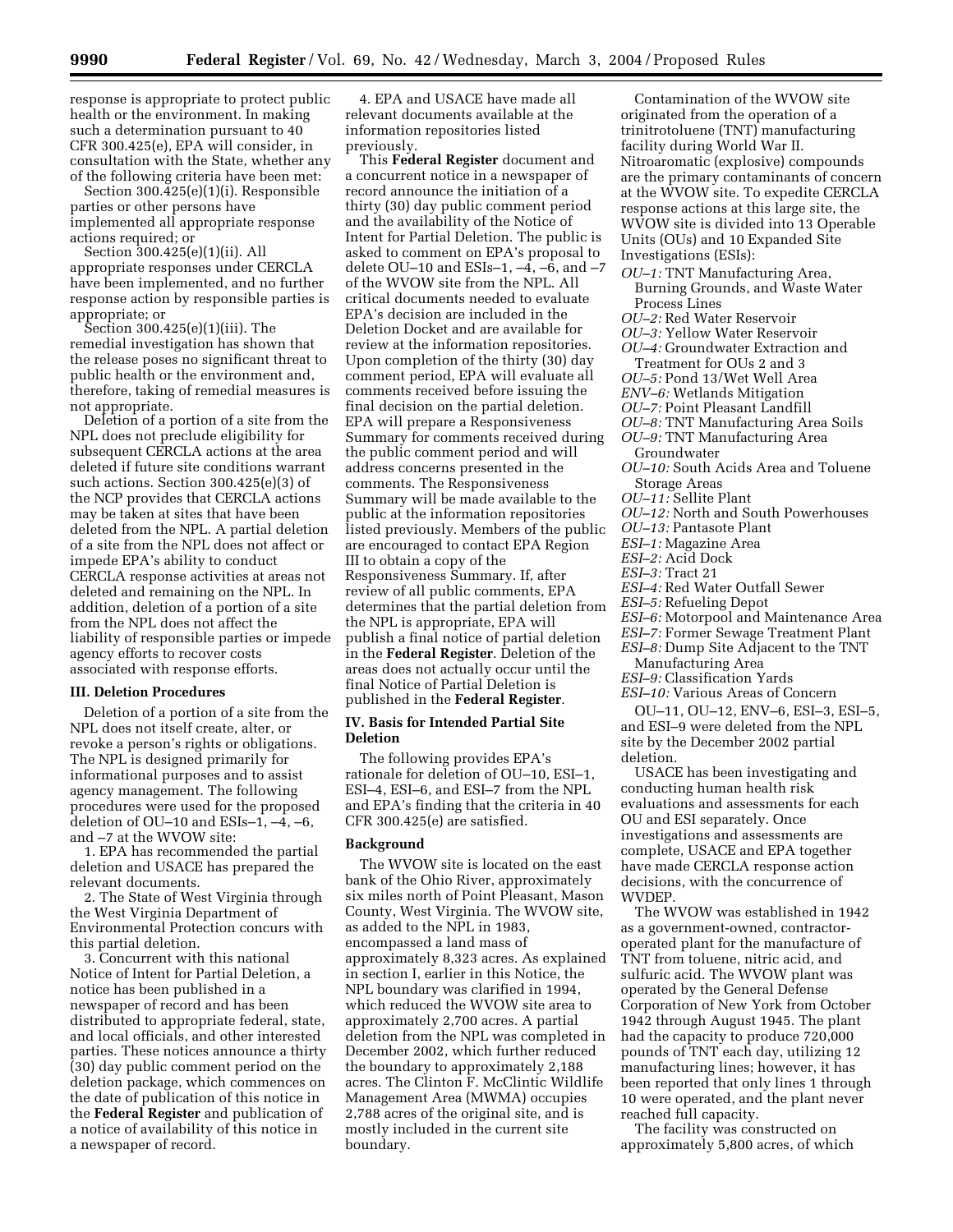more than 2,000 acres were used as a safety zone between the plant and other properties. The plant included the 12 TNT manufacturing lines; two acid manufacturing areas; two coal-fired power plants; a Sellite manufacturing plant; pumping stations; a sewage treatment plant; 100 concrete TNT storage magazines; and various administrative, shop, and housing facilities.

In 1945, the production of TNT ceased, and shutdown of the WVOW plant was initiated. The production of TNT had resulted in soil contamination from nitroaromatic compounds in the manufacturing areas, process facilities, and wastewater disposal facilities. Partial decontamination actions were performed, such as flashing the TNT lines and draining and capping the Red and Yellow Water Reservoirs, and the property was transferred from the U.S. War Department to the U.S. War Assets Administration in late 1946.

Numerous site visits and investigations beginning in 1947 and continuing through the 1950s determined that additional contamination not previously identified was present at the site. In addition, several tracts of land that had received decontamination certificates were determined to be contaminated. Because the site could not be completely decontaminated, a portion of the site was not released for private ownership and was transferred to the State of West Virginia as a wildlife management area in 1949.

In 1981, a red water seepage was discovered at Pond 13, later designated as OU–5. Subsequent investigations led the State of West Virginia to nominate the WVOW site for inclusion on the NPL; ultimately the WVOW site was ranked 84th. A memorandum of understanding was signed in 1983 between EPA Headquarters and the Department of Defense to establish responsibilities for remediating the site. For the Department, the U.S. Army Toxic and Hazardous Materials Agency began the first remedial investigation and feasibility study in 1984. Initially, only two operable units were established, and Records of Decision (RODs) and Interagency Agreements (IAGs) were signed to address these areas. Later, more operable units were created until the current total of thirteen was reached.

Construction of the OU–1 remedy was completed in 1988 before the site was transferred from the U.S. Army Toxic and Hazardous Materials Agency to USACE, Baltimore District, in 1991. OU–1 remediation included capping of the burning grounds and the ten TNT

manufacturing lines that had been operated in the 1940s and excavation and flaming of process waste water lines. Construction on OU–2, which included draining and capping of the Red and Yellow Water Reservoirs, was completed in 1992 before the site administration was transferred to USACE, Huntington District, where it remains. Portions of OU–2 were later divided into OU–3, OU–4, and OU–5 to simplify management. The construction of the OU–4 remedy was completed in 1997, and the two groundwater treatment plants are currently operational. Nitroaromaticcontaminated soil from OU–5 and Area of Concern 21 has been excavated and bioremediated on-site via windrow composting. OU–6 was re-designated as ENV–6, and construction of wetlands has been completed. OU–7 and OU–13, the Point Pleasant landfill and the Pantasote plant, respectively, have been designated by EPA as potentially responsible party sites, and EPA is the lead agency for addressing these areas. Buildings were demolished and debris removed at OU–11 and OU–12. Asbestos-containing material has been removed from ESI–3, which was the only hazard posed on that area. An underground storage tank (UST) was removed from ESI–6, and petroleumcontaminated soil from another area of ESI–6 was excavated and bioremediated on-site via windrow composting. Asbestos materials and other debris were removed and capped at ESI–8.

## *OU–10: South Acids Area, Cooling Tower Area, and Toluene Storage Areas*

The South Acids Area (SAA) is located in the central region of the former WVOW, southwest of County Road 12 (Wadsworth Road) and is outside of the MWMA. SAA is currently owned by the State of West Virginia and is part of the West Virginia State Farm Museum property. During the WVOW's period of operation, SAA was used primarily for the production of nitric and sulfuric acids, used in the TNT production process. Most of the buildings in SAA were removed prior to 1968, but a few building foundations, a few buildings, and several concrete tank supports remain. Toluene Storage Area (TSA) 1 and TSA 2 are both located south of SAA. TSA 1 is located south of SAA and west of the TNT Manufacturing Area within the boundaries of the MWMA, which is owned by the State of West Virginia and managed by the WVDNR. TSA 1 previously housed four 270,000-gallon above-ground storage tanks in which toluene was stored and from which toluene was transferred for use in TNT

production. These tanks were arranged in a square, with each storage tank surrounded by an earthen berm. Tanks and other structures were removed from TSA 1, except for earthen berms and fire-suppression bunkers, which are still present. TSA 2, comprising approximately 2.3 acres, is located between the Sellite Manufacturing Area and TSA 1 and is outside of the MWMA. Part of this property is owned by the State of West Virginia and is on the West Virginia State Farm Museum property. The other part is owned by the Department of the Army, which plans to transfer the property to the State of West Virginia to be part of the State Farm Museum. TSA 2 contains two earthen berms, but it is unclear from historic records whether the storage tanks were removed from TSA 2 and moved to the Sellite Manufacturing Area (OU–11) or if the tanks were never erected at the TSA 2 location.

The Cooling Tower Area is located north of SAA, outside of the MWMA. The parcel is approximately 2.0 acres and is currently owned by Mason County, West Virginia. The Cooling Tower Area was used to provide noncontact cooling water to various process units in the facility. All structures, except for two building foundations, have been removed. One of these foundations holds standing water.

#### *ESI–1: Magazine Area*

The Magazine Area was used for storage of TNT during the WVOW operational period from 1942 through 1945. One hundred concrete domeshaped magazines (also called ''igloos'') were constructed for this purpose and still remain at the site; 45 are located within the southern half of the Magazine Area, and the remaining 55 are in the northern half. Each magazine is constructed of reinforced concrete covered with 2 feet of soil and has an interior diameter of 45 feet, a ceiling height of 15 feet, and a TNT storage capacity of 125 tons. No WVOW operations other than TNT storage are known to have been conducted in the Magazine Area.

After closure of the WVOW facility, parts of the Magazine Area were transferred to private ownership. The southwest portion of ESI–1 was transferred to Mason County and comprises a portion of the Point Pleasant Landfill (the ''landfill''), which operated from 1974 through 1984 as a municipal landfill. The landfill has been designated by EPA as OU–7, and EPA is the lead agency for addressing OU–7 because many private or public parties could be responsible for any contamination found at OU–7. The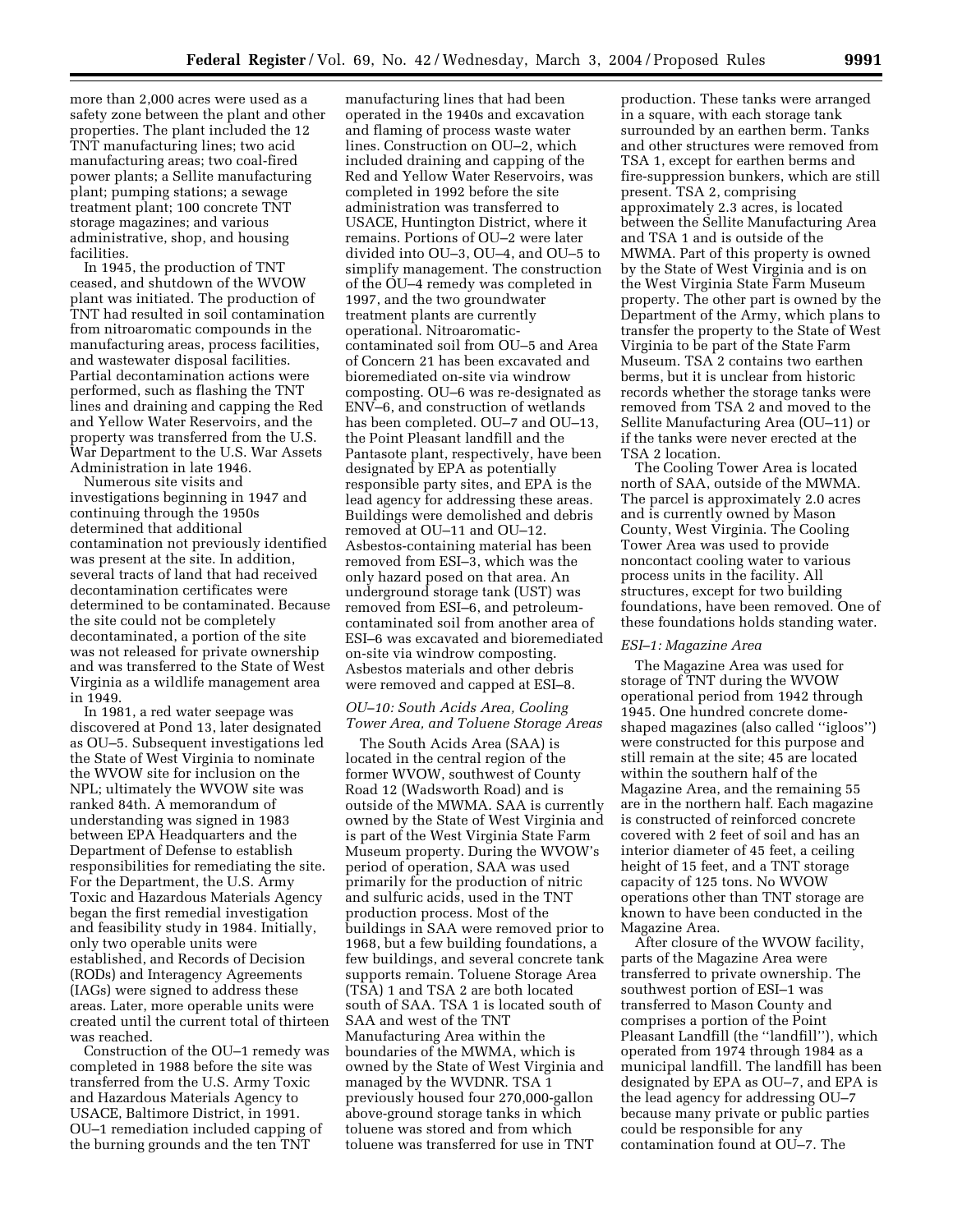landfill is not included in this Notice of Intent for Partial Deletion.

A portion of the southern half of the Magazine Area, referred to as the TNT Remelt Area, was used for reclamation of explosives, most likely TNT and other nitroaromatics, from naval mines and perhaps other ordnance. The TNT Remelt Area, along with other property in the southern half of the Magazine Area (for a total acreage of 281.5 acres), was sold by the War Assets Administration in 1947 to the Liberty Powder Company. An archives search hypothesized that, after the sale, this area was used for TNT reclamation by the Liberty Powder Company in the 1950s and that reclamation activities by American Cyanamid, observed during a 1966 site visit, were a continuation of the Liberty Powder Company operation.

In the northern half of the Magazine Area, there was an unregulated open civilian dumping area from the end of World War II until the early 1970s. Over the years since the end of World War II, numerous owners and lessees have used portions of the Magazine Area for the storage of herbicides, commercial explosives, waste solvents, materials contaminated with polychlorinated biphenyls, and war surplus explosives.

The southern half of the Magazine Area lies within the boundaries of the MWMA and is heavily wooded. The northern half, which is managed as part of the MWMA, is similarly wooded. The State of West Virginia now owns the southern half of the Magazine Area, which is currently part of the MWMA. The northern half of the Magazine Area is currently owned by American Electric Power but is leased to the State of West Virginia and managed as part of the MWMA. Some of the 100 magazines in the Magazine Area have been emptied and the steel doors welded shut. Other magazines in the southern half of the Magazine Area are currently leased to West Virginia Ordnance Works, Inc., a subsidiary of Hi-Performance Ammunition Company, Inc. of Apollo, Pennsylvania, or to private individuals.

## *ESI–4: Red Water Outfall Sewer*

ESI–4 is comprised of the Red Water Outfall Sewer (RWOS) and its vicinity, an approximately 6,200-foot section of the Red Water Sewer Line (RWSL) extending from the Red Water Reservoir (RWR) to the Ohio River. Except for the approximately 350 feet of RWSL nearest the RWR, ESI–4 is outside of the MWMA and is currently used for agricultural and residential purposes.

The RWSL, constructed in 1942, transported red wastewater generated during the final washing of crystallized TNT. Red wastewater flowed by gravity

from the TNT Manufacturing Area through wood-stave and vitrified-clay sewer lines to the main wastewater pumping station in the vicinity of Pond 13 (OU–5). From there, the red wastewater was pumped either directly to the Ohio River or to the retention ponds known as the RWR for temporary storage, when the river was too low to permit proper dilution. The discharge pipe to the Ohio River was located south of Eight Mile Island and extended into the channel. The RWOS, constructed of an 18-inch-diameter vitrified-clay pipeline, is the final section of the RWSL that extends from the RWR downgradient (west) to the Ohio River.

#### *ESI–6: Motorpool/Maintenance Area*

ESI–6 is located approximately sixtenths of a mile east of State Route 62, within the boundary of the Mason County Fairgrounds and entirely outside of the MWMA. The site is currently used during the annual county fair for displaying exhibits, showing livestock, and as a storage facility. Part of ESI–6 is also on the West Virginia State Farm Museum property. During the operation of WVOW, the site was used for the repair and maintenance of vehicles, locomotives, and equipment. The need for a sampling investigation was based on historical knowledge regarding the presence and use of petroleum fuels, oils, lubricants, solvents, and related materials. ESI–6 has been subdivided into eight individual study areas: Paint, Solvent, and Acetylene Sheds Area; Locomotive House Area; Maintenance Shop Area; Millwright Shop Area; Auto Repair Shop Area; Gasoline Station Area; General Storehouse Area; and Material Shed Area.

The Paint, Solvent, and Acetylene Sheds Area was used for the storage of oil and paint, solvents, and acetylene. Apparently, the Acetylene Shed was torn down in the post-WVOW operations period, and a larger building was constructed in its place. Locomotives maintenance was performed in Building 718 of the Locomotive House Area, which has been torn down. A pit had been located in the northeast portion of the building. This building with two tracks inside had been located adjacent to the railroad tracks that ran through the Motorpool/ Maintenance Area during the WVOW operational period. The railroad tracks are no longer present at the site. A geophysical survey undertaken by USACE indicated that there was an UST in the Locomotive House Area, which was found during trenching activities and subsequently removed. Possible contaminants of concern in this area

included oils, lubricants, waste oils, petroleum fuels, solvents, PCBs, and lead.

The Maintenance Shop is still in place and used for exhibits during the annual county fair. Varied maintenance was performed in this large building, apparently including additional space for locomotive maintenance. Presumably, the Millwright Shop and the other small buildings in this area were mainly used as headquarters for the maintenance staff and as storage for their tools. The Auto Repair Shop is not currently standing, but the building housing the Garage and Repair Shop still stands. The Auto Repair Shop was located midway between County Road 12 and Pond 2. It had an attached shed on the southeast side, and the shed had a grease pit. This area was used for the maintenance and repair of WVOW vehicles. The Gasoline Station still stands and is located approximately 120 feet south of the Maintenance Shop. Two dispenser pumps had been located on its northeast and southwest sides. An abandoned refueling line was found east of the site. From a 1944 photograph, no aboveground gasoline storage tank was visible. An UST was probably used to store the gasoline dispensed at the facility at the southeast corner of this same building and was removed in the post-operational period of the facility. During geophysical survey activities undertaken by USACE, a magnetic anomaly was observed at this location, but no UST was found during trenching activities.

The General Storehouse is in place and has been expanded since the WVOW period of operations. A review of existing records did not reveal what categories of supplies were stored in this area. Review of existing records does not show how the Material Shed was utilized. An UST was reported to be located between the Material Shed and the General Storehouse during the period of WVOW operations; however, no UST was indicated by the geophysical survey.

### *ESI–7: Former Sewage Treatment Plant*

ESI–7 is located outside of the MWMA, approximately 1,000 feet southwest of the former RWR in the northwest portion of WVOW and to the south of Mill Run Creek. The plant received sanitary sewage from the former TNT Manufacturing Area, the North and South Acid Areas, and the Administration Area. The system discharged treated effluent into a nearby tributary of Mill Run Creek. USACE undertook a sampling investigation because it was possible that contaminants from the manufacturing